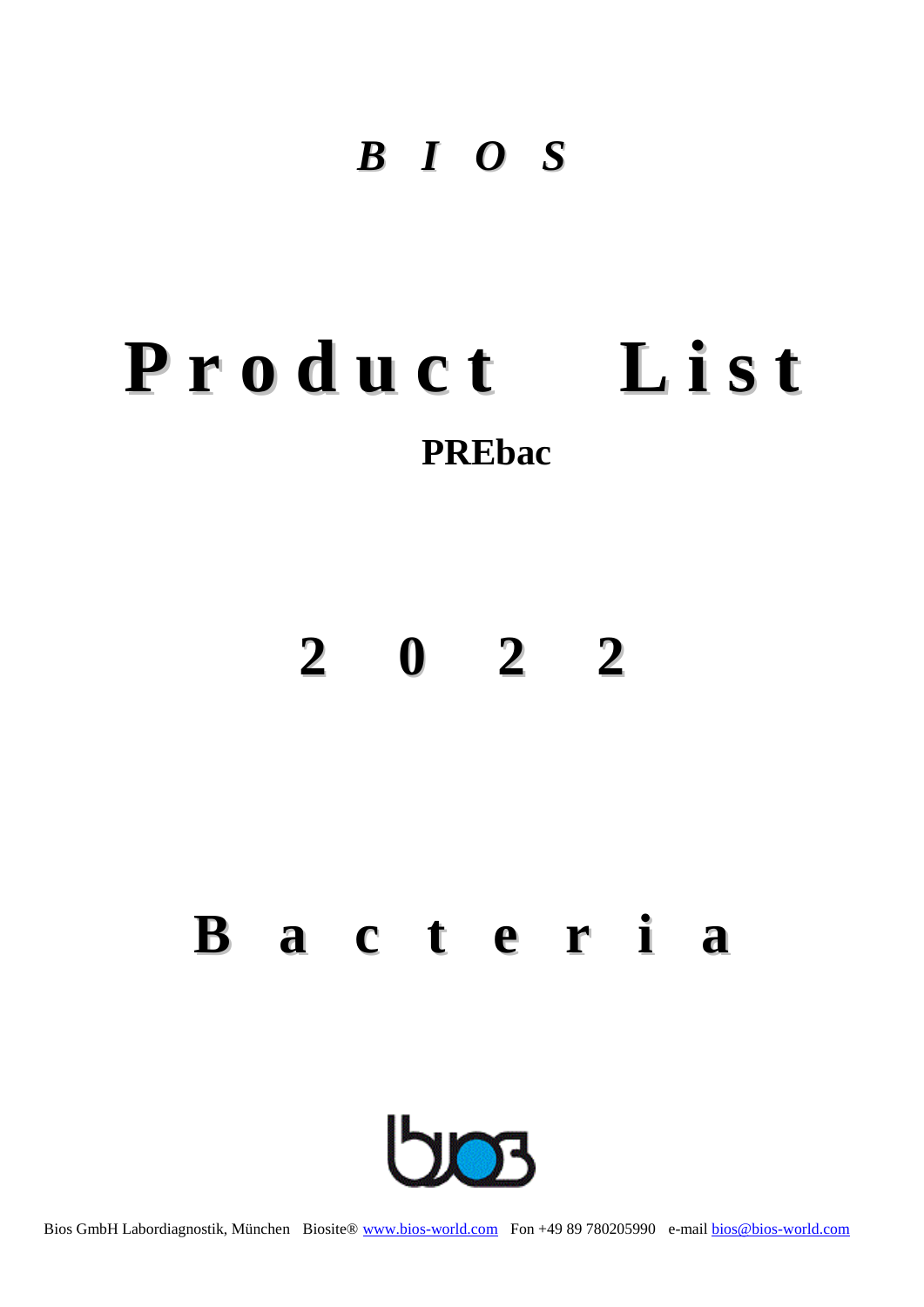

**Content bacterial antibody and antigen assays**

| <b>Parameter/Method</b>                             | Page          |
|-----------------------------------------------------|---------------|
| <b>Biognost® Bartonella henselae ab IFA</b>         | bak011        |
| <b>Biognost® Bordetella parapertussis ab IFA</b>    | <b>bak020</b> |
| <b>Biognost® Bordetella pertussis ab IFA</b>        | <b>bak023</b> |
| Biognost® Borrelia burgdorferi ab IFA               | <b>bak030</b> |
| Biognost <sup>®</sup> Helicobacter pylori ab IFA    | <b>bak079</b> |
| Biognost® Haemophilus influenzae type B ab IFA      | <b>bak085</b> |
| Biognost <sup>®</sup> Legionella pneumophila ab IFA | <b>bak091</b> |
| Biognost® Legionella pneumophila ag DFA             | <b>bak094</b> |
| Biognost® Leptospira interrogans ab IFA             | <b>bak102</b> |
| Biognost® Listeria monocytogenes 1 und 4b ab IFA    | <b>bak108</b> |
| Biognost <sup>®</sup> Mycoplasma pneumoniae ab IFA  | <b>bak113</b> |
| <b>Biognost® Yersinia enterocolitica ab IFA</b>     | <b>bak129</b> |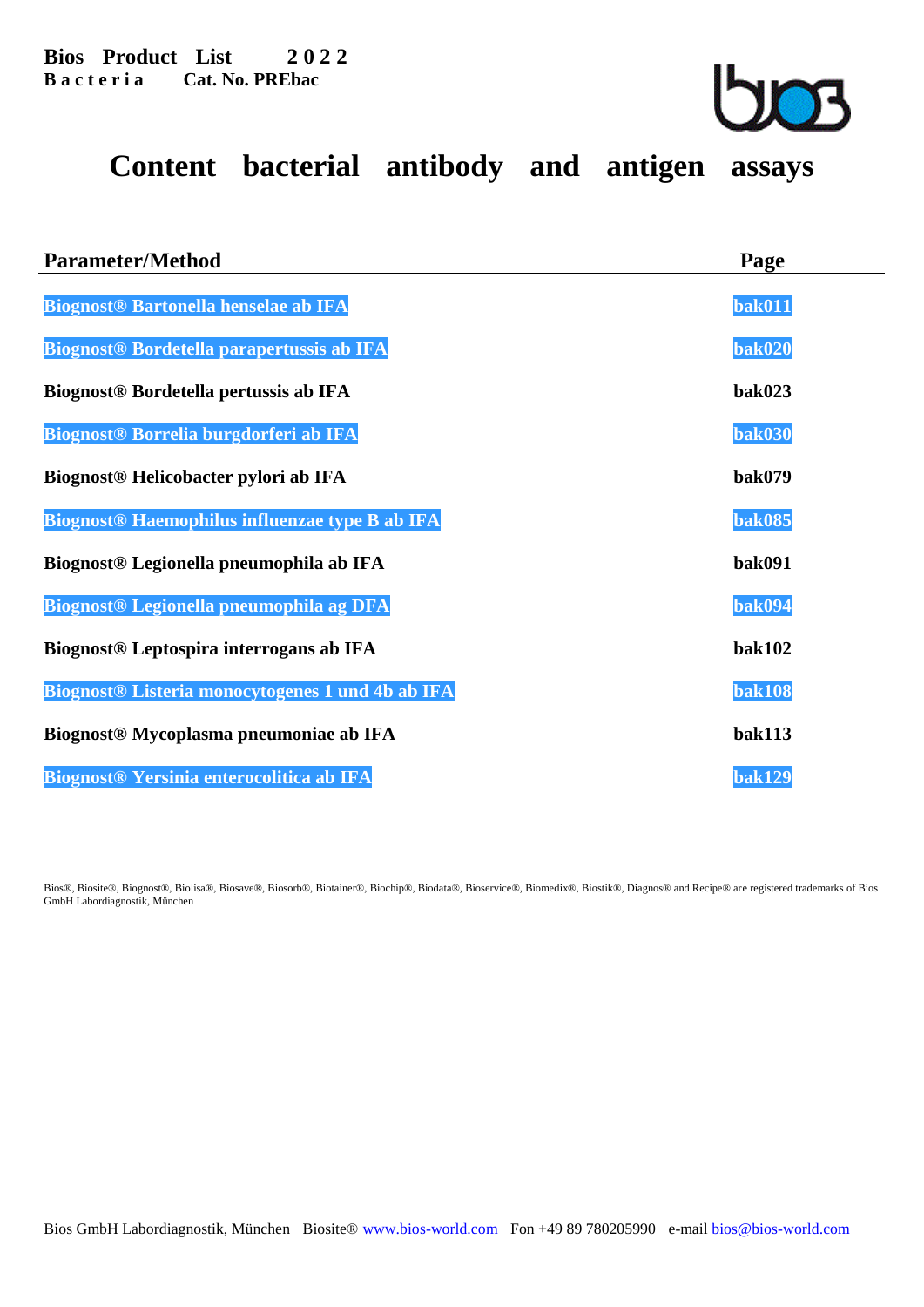# **Bios Product List 2022** PRE print from 04.10.2021 Page bak011 **Detection of antibodies to bacteria**

Indirect Immunofluorescence

# **Biognost® Assay for the detection of antibodies to Bartonella henselae**

| Cat. No.                         | <b>Product Description</b>                                                       | <b>No. of Tests or Quantity</b> |
|----------------------------------|----------------------------------------------------------------------------------|---------------------------------|
|                                  | <b>Biognost® COMPLETE TEST KITS</b>                                              |                                 |
| BH-16060                         | Biognost <sup>®</sup> Bartonella henselae IgG kit                                | $60(10x6)$ tests                |
| BH-16120                         | Biognost® Bartonella henselae IgG kit                                            | $120(10x12)$ tests              |
| BH-1606M                         | Biognost® Bartonella henselae IgM kit                                            | $60(10x6)$ tests                |
| BH-1612M                         | Biognost® Bartonella henselae IgM kit                                            | $120(10x12)$ tests              |
|                                  | <b>Biognost® SUBSTRATE COATED SLIDES</b>                                         |                                 |
| BH-1606                          | Biognost <sup>®</sup> Bartonella henselae slide<br>in HEp-2 cells                | 6 wells                         |
| BH-1612                          | Biognost® Bartonella henselae slide<br>in HEp-2 cells                            | 12 wells                        |
| <b>Biognost® CONTROLS</b>        |                                                                                  |                                 |
| <b>BH-1601</b>                   | Biognost <sup>®</sup> Bartonella henselae IgG<br>positive control, 0.09% NaN3    | $0,3$ ml                        |
| BH-1602                          | Biognost <sup>®</sup> B. henselae IgM<br>positive control, 0.09% NaN3            | $0,2$ ml                        |
| 1111I                            | Biognost®/Biosave® neg. control<br>infect. serology, 0.09% NaN3                  | $0.5$ ml                        |
| <b>Biognost® FITC CONJUGATES</b> |                                                                                  |                                 |
|                                  | for infectious serology (bacteria, viruses, parasites, protozoa and fungi)       |                                 |
| 1501G                            | Biognost <sup>®</sup> IgG FITC conjugate<br>Evans blue, 0.09% NaN3               | $2 \text{ ml}$                  |
| 15301G                           | Biognost <sup>®</sup> IgG FITC conjugate<br>Evans blue, 0.09% NaN3               | $3 \text{ ml}$                  |
| 151001G                          | Biognost <sup>®</sup> IgG FITC conjugate<br>Evans blue, 0.09% NaN3               | 10 <sub>ml</sub>                |
| 1501M                            | Biognost <sup>®</sup> IgM FITC conjugate<br>Evans blue, 0.09% NaN3               | 2 ml                            |
| 15301M                           | Biognost <sup>®</sup> IgM FITC conjugate<br>Evans blue, 0.09% NaN3               | $3 \text{ ml}$                  |
| 151001M                          | Biognost <sup>®</sup> IgM FITC conjugate<br>Evans blue, 0.09% NaN3               | 10 <sub>ml</sub>                |
|                                  | <b>Biognost® MISCELLANEOUS TEST COMPONENTS</b>                                   |                                 |
| 1605                             | Biognost <sup>®</sup> PBS buffer powder<br>pH 7.5, for 4x 500 ml PBS solution    | $4 \times 5$ g                  |
| 1606                             | Biognost <sup>®</sup> PBS buffer powder<br>$pH$ 7.5, for 2x 1000 ml PBS solution | $2 \times 10$ g                 |
| 1610                             | Biognost <sup>®</sup> mounting medium<br>pH 7.5, 0.09% NaN3                      | $1.5$ ml                        |
| 161010                           | Biognost <sup>®</sup> mounting medium<br>pH 7.5, 0.09% NaN3                      | 10 <sub>ml</sub>                |
| 1700                             | Biognost <sup>®</sup> cover slips                                                | 15 piece/s                      |
| 17200                            | Biognost <sup>®</sup> cover slips                                                | 200 piece/s                     |
| 90-1120                          | Biosorb <sup>®</sup> IgM/IgA isolation<br>120 isolations, 0.09% NaN3             | 5 ml                            |

See other assay components on pages div001 - div003 at the end of the price or product list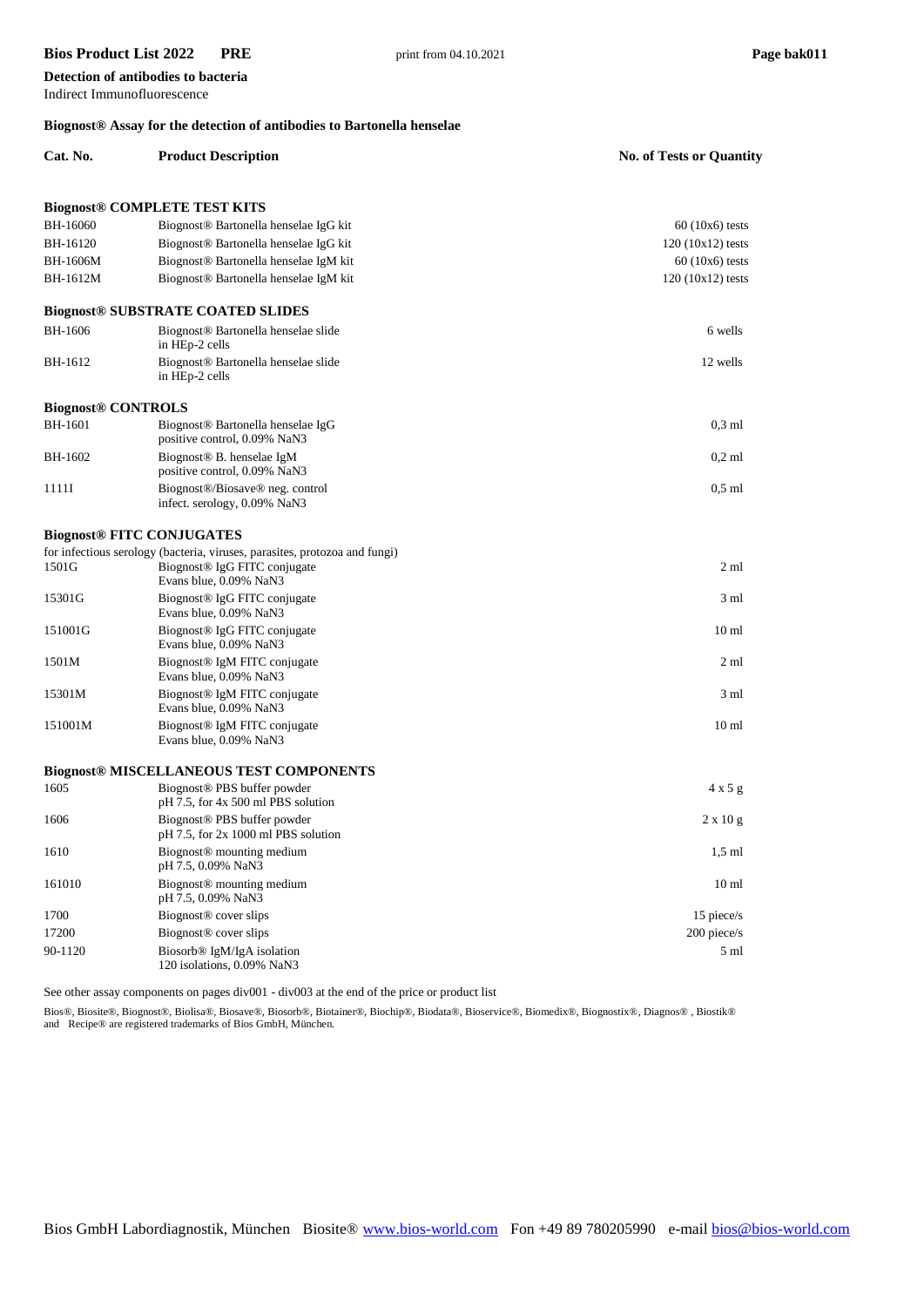# **Bios Product List 2022** PRE print from 04.10.2021 Page bak020 **Detection of antibodies to bacteria**

Indirect Immunofluorescence

#### **Biognost® Assay for the detection of antibodies to Bordetella parapertussis**

| Cat. No.                     | <b>Product Description</b>                                                               | <b>No. of Tests or Quantity</b> |
|------------------------------|------------------------------------------------------------------------------------------|---------------------------------|
|                              | <b>Biognost® Biognost® COMPLETE TEST KITS</b>                                            |                                 |
| 30-2060                      | Biognost <sup>®</sup> Bordetella parapertussis IgG kit                                   | $60(10x6)$ tests                |
| 30-206M                      | Biognost <sup>®</sup> Bordetella parapertussis IgM kit                                   | $60(10x6)$ tests                |
|                              | <b>Biognost® Biognost® SUBSTRATE COATED SLIDE</b>                                        |                                 |
| 30-2006                      | Biognost <sup>®</sup> Bordetella parapertussis slide                                     | 6 wells                         |
|                              | <b>Biognost<sup>®</sup> Biognost<sup>®</sup> CONTROLS</b>                                |                                 |
| 30-2001                      | Biognost <sup>®</sup> B. parapertussis IgG<br>positive control, 0.09% NaN3               | $0,3$ ml                        |
| 30-2002                      | Biognost <sup>®</sup> B. parapert. IgM <sup>*</sup><br>positive control, 0.09% NaN3      | $0,2$ ml                        |
| 1111I                        | Biognost <sup>®</sup> /Biosave <sup>®</sup> neg. control<br>infect. serology, 0.09% NaN3 | $0.5$ ml                        |
|                              | <b>Biognost® Biognost® FITC CONJUGATES</b>                                               |                                 |
|                              | for infectious serology (bacteria, viruses, parasites, protozoa and fungi)               |                                 |
| 1501G                        | Biognost <sup>®</sup> IgG FITC conjugate<br>Evans blue, 0.09% NaN3                       | 2 <sub>ml</sub>                 |
| 15301G                       | Biognost <sup>®</sup> IgG FITC conjugate<br>Evans blue, 0.09% NaN3                       | 3 <sub>ml</sub>                 |
| 151001G                      | Biognost <sup>®</sup> IgG FITC conjugate<br>Evans blue, 0.09% NaN3                       | 10 <sub>ml</sub>                |
| 1501M                        | Biognost <sup>®</sup> IgM FITC conjugate<br>Evans blue, 0.09% NaN3                       | $2 \text{ ml}$                  |
| 15301M                       | Biognost® IgM FITC conjugate<br>Evans blue, 0.09% NaN3                                   | 3 ml                            |
| 151001M                      | Biognost <sup>®</sup> IgM FITC conjugate<br>Evans blue, 0.09% NaN3                       | 10 <sub>ml</sub>                |
| <b>Biognost</b> <sup>®</sup> |                                                                                          |                                 |
| 90-1048                      | Biosorb <sup>®</sup> IgM/IgA isolation<br>48 isolations, 0.09% NaN3                      | $2 \text{ ml}$                  |
| 1605                         | Biognost <sup>®</sup> PBS buffer powder<br>$pH$ 7.5, for 4x 500 ml PBS solution          | 4 x 5 g                         |
| 1606                         | Biognost <sup>®</sup> PBS buffer powder<br>$pH$ 7.5, for 2x 1000 ml PBS solution         | $2 \times 10 g$                 |
| 1700                         | Biognost <sup>®</sup> cover slips                                                        | 15 piece/s                      |
| 1610                         | Biognost <sup>®</sup> mounting medium<br>pH 7.5, 0.09% NaN3                              | $1,5$ ml                        |
| 1706                         | Biognost <sup>®</sup> blotters 6 well slides                                             | $10$ piece/s                    |

\*vailable at limited supplies only

See other assay components on pages div001 - div003 at the end of the price or product list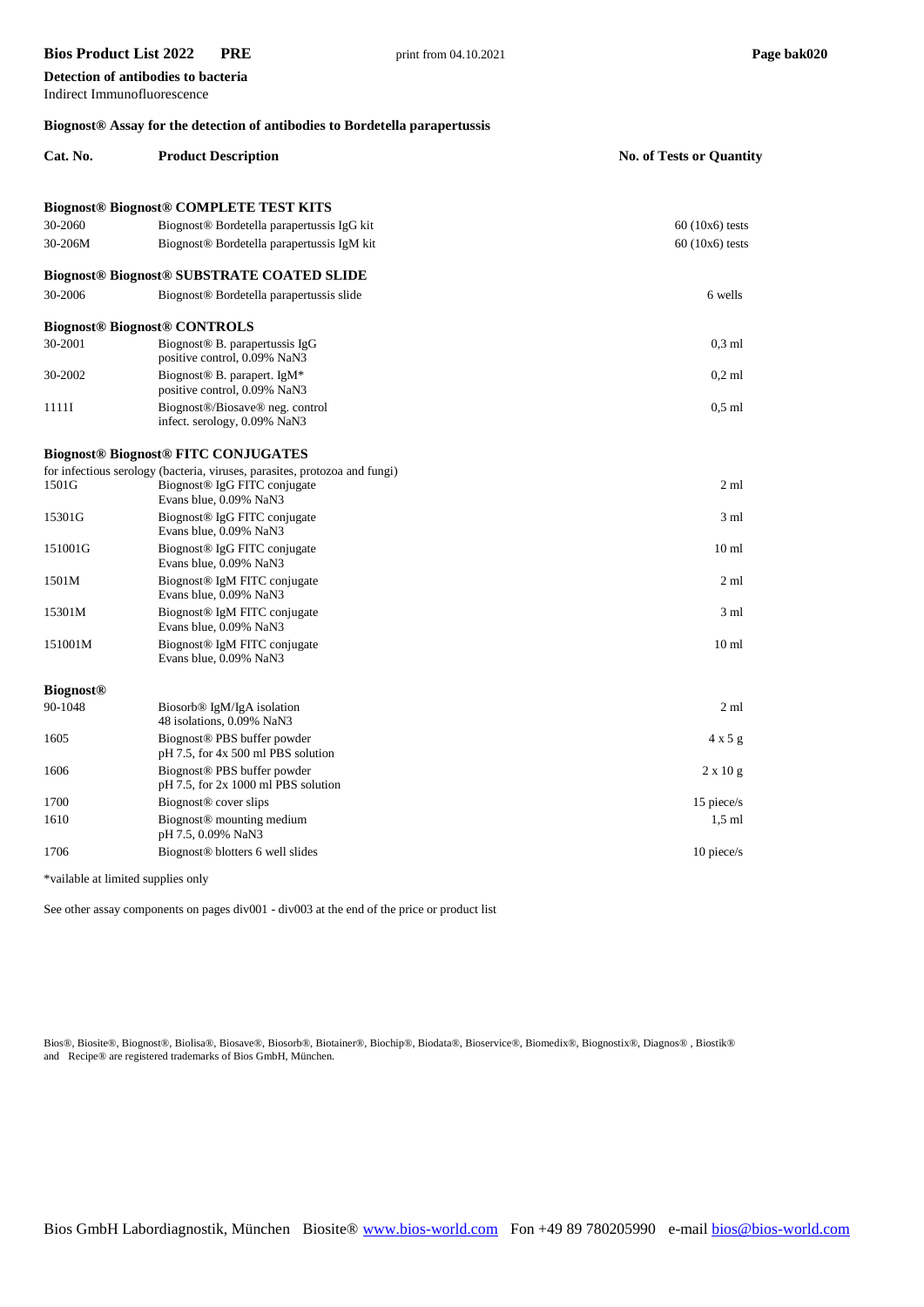# **Bios Product List 2022** PRE print from 04.10.2021 Page bak023 **Detection of antibodies to bacteria**

Indirect Immunofluorescence

#### **Biognost® Assay for the detection of antibodies to Bordetella pertussis**

| Cat. No.                  | <b>Product Description</b>                                                                                                                       | <b>No. of Tests or Quantity</b> |
|---------------------------|--------------------------------------------------------------------------------------------------------------------------------------------------|---------------------------------|
|                           | <b>Biognost® COMPLETE TEST KITS</b>                                                                                                              |                                 |
| 36-2060                   | Biognost <sup>®</sup> Bordetella pertussis IgG kit                                                                                               | $60(10x6)$ tests                |
| 36-206M                   | Biognost <sup>®</sup> Bordetella pertussis IgM kit                                                                                               | $60(10x6)$ tests                |
|                           | <b>Biognost® SUBSTRATE COATED SLIDES</b>                                                                                                         |                                 |
| 36-2006                   | Biognost <sup>®</sup> Bordetella pertussis slide                                                                                                 | 6 wells                         |
| <b>Biognost® CONTROLS</b> |                                                                                                                                                  |                                 |
| 36-2001                   | Biognost <sup>®</sup> Bordetella pertussis IgG<br>positive control, 0.09% NaN3                                                                   | $0.3$ ml                        |
| 36-2002                   | Biognost <sup>®</sup> B. pertussis IgM <sup>*</sup><br>positive control, 0.09% NaN3                                                              | $0.2$ ml                        |
| 1111I                     | Biognost®/Biosave® neg. control<br>infect. serology, 0.09% NaN3                                                                                  | $0,5$ ml                        |
|                           | <b>Biognost® FITC CONJUGATES</b>                                                                                                                 |                                 |
| 1501G                     | for infectious serology (bacteria, viruses, parasites, protozoa and fungi)<br>Biognost <sup>®</sup> IgG FITC conjugate<br>Evans blue, 0.09% NaN3 | $2 \text{ ml}$                  |
| 15301G                    | Biognost <sup>®</sup> IgG FITC conjugate<br>Evans blue, 0.09% NaN3                                                                               | $3 \text{ ml}$                  |
| 151001G                   | Biognost <sup>®</sup> IgG FITC conjugate<br>Evans blue, 0.09% NaN3                                                                               | 10 <sub>ml</sub>                |
| 1501M                     | Biognost <sup>®</sup> IgM FITC conjugate<br>Evans blue, 0.09% NaN3                                                                               | $2 \text{ ml}$                  |
| 15301M                    | Biognost <sup>®</sup> IgM FITC conjugate<br>Evans blue, 0.09% NaN3                                                                               | $3 \text{ ml}$                  |
| 151001M                   | Biognost <sup>®</sup> IgM FITC conjugate<br>Evans blue, 0.09% NaN3                                                                               | 10 <sub>ml</sub>                |
| <b>Biognost®</b>          |                                                                                                                                                  |                                 |
| 90-1048                   | Biosorb <sup>®</sup> IgM/IgA isolation<br>48 isolations, 0.09% NaN3                                                                              | $2 \text{ ml}$                  |
| 1605                      | Biognost <sup>®</sup> PBS buffer powder<br>pH 7.5, for 4x 500 ml PBS solution                                                                    | $4 \times 5$ g                  |
| 1606                      | Biognost <sup>®</sup> PBS buffer powder<br>$pH$ 7.5, for 2x 1000 ml PBS solution                                                                 | $2 \times 10$ g                 |
| 1610                      | Biognost <sup>®</sup> mounting medium<br>pH 7.5, 0.09% NaN3                                                                                      | $1,5$ ml                        |
| 1700                      | Biognost <sup>®</sup> cover slips                                                                                                                | 15 piece/s                      |
| 1706                      | Biognost <sup>®</sup> blotters 6 well slides                                                                                                     | $10$ piece/s                    |

\*Available at limited supplies only

Please see other assay components on pages div001 - div003 at the end of the price or product list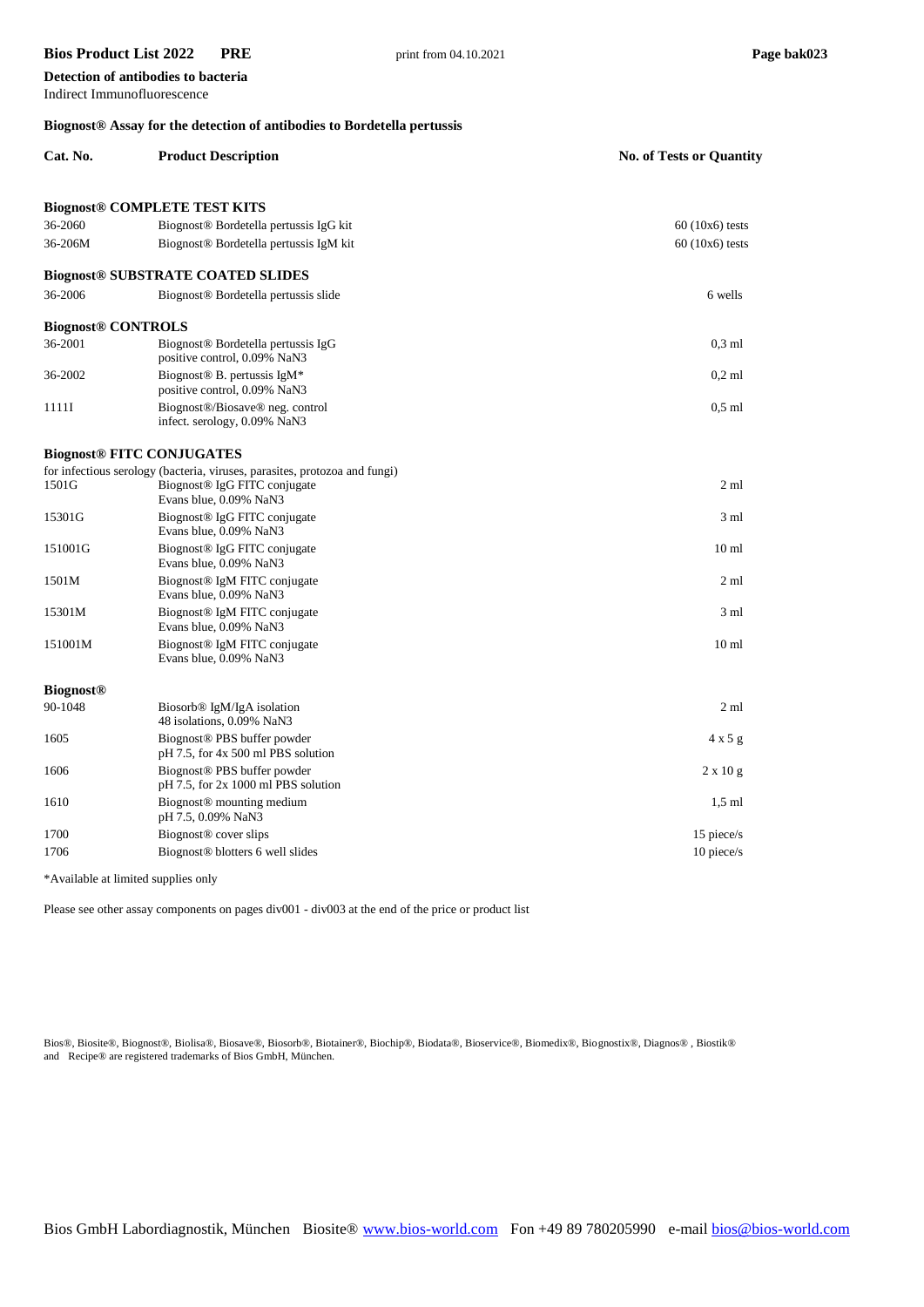# **Bios Product List 2022** PRE print from 04.10.2021 Page bak030 **Detection of antibodies to bacteria**

Indirect Immunofluorescence

#### **Biognost® Assay for the detection of antibodies to Borrelia burgdorferi\***

| Cat. No.                  | <b>Product Description</b>                                                                  | <b>No. of Tests or Quantity</b> |
|---------------------------|---------------------------------------------------------------------------------------------|---------------------------------|
|                           | <b>Biognost® COMPLETE TEST KITS</b>                                                         |                                 |
| 36-6120                   | Biognost <sup>®</sup> Borrelia burgdorferi IgG kit                                          | $120(10x12)$ tests              |
| 36-612M                   | Biognost <sup>®</sup> Borrelia burgdorferi IgM kit                                          | $120(10x12)$ tests              |
|                           |                                                                                             |                                 |
|                           | <b>Biognost® SUBSTRATE COATED SLIDES</b>                                                    |                                 |
| 36-6112                   | Biognost <sup>®</sup> Borrelia burgdorferi slide                                            | 12 wells                        |
| <b>Biognost® CONTROLS</b> |                                                                                             |                                 |
| 36-6101                   | Biognost <sup>®</sup> Borrelia burgdorferi IgG                                              | $0.3$ ml                        |
|                           | positive control, 0.09% NaN3                                                                |                                 |
| 36-6102                   | Biognost <sup>®</sup> Borrelia burgdorferi IgM                                              | $0.3$ ml                        |
| 1111I                     | positive control, 0.09% NaN3<br>Biognost®/Biosave® neg. control                             | $0,5$ ml                        |
|                           | infect. serology, 0.09% NaN3                                                                |                                 |
|                           | <b>Biognost® FITC CONJUGATES</b>                                                            |                                 |
|                           | for infectious serology (bacteria, viruses, parasites, protozoa and fungi)                  |                                 |
| 1501G                     | Biognost <sup>®</sup> IgG FITC conjugate                                                    | 2 <sub>ml</sub>                 |
|                           | Evans blue, 0.09% NaN3                                                                      |                                 |
| 15301G                    | Biognost <sup>®</sup> IgG FITC conjugate<br>Evans blue, 0.09% NaN3                          | $3 \text{ ml}$                  |
| 151001G                   | Biognost <sup>®</sup> IgG FITC conjugate<br>Evans blue, 0.09% NaN3                          | 10 <sub>ml</sub>                |
| 1501M                     | Biognost® IgM FITC conjugate<br>Evans blue, 0.09% NaN3                                      | 2 <sub>ml</sub>                 |
| 15301M                    | Biognost <sup>®</sup> IgM FITC conjugate<br>Evans blue, 0.09% NaN3                          | $3 \text{ ml}$                  |
| 151001M                   | Biognost <sup>®</sup> IgM FITC conjugate<br>Evans blue, 0.09% NaN3                          | 10 <sub>ml</sub>                |
|                           | <b>Biognost® COMPONENTS FOR GENERAL USE WITH IFA AND OTHER METHODS</b>                      |                                 |
| 90-1120                   | Biosorb <sup>®</sup> IgM/IgA isolation                                                      | 5 <sub>ml</sub>                 |
|                           | 120 isolations, 0.09% NaN3                                                                  |                                 |
| 36-6105                   | Biosorb <sup>®</sup> Reiter spirochete absorbens<br>spirochete ab, 0.09% NaN3               | 1 ml                            |
| 1610                      | Biognost <sup>®</sup> mounting medium<br>pH 7.5, 0.09% NaN3                                 | $1.5$ ml                        |
| 1605                      | Biognost <sup>®</sup> PBS buffer powder<br>pH 7.5, for 4x 500 ml PBS solution               | 4 x 5 g                         |
| 1606                      | Biognost <sup>®</sup> PBS buffer powder<br>pH 7.5, for 2x 1000 ml PBS solution              | $2 \times 10$ g                 |
| 1700                      | Biognost <sup>®</sup> cover slips                                                           | 15 piece/s                      |
| 1712                      | Biognost <sup>®</sup> blotters 12 well slides                                               | 10 piece/s                      |
|                           | * The Biognost® Borrelia burgdorferi ab assays are based on Borrelia burgdorferi ATCC 35210 |                                 |

See other assay components on pages div001 - div003 at the end of the price or product list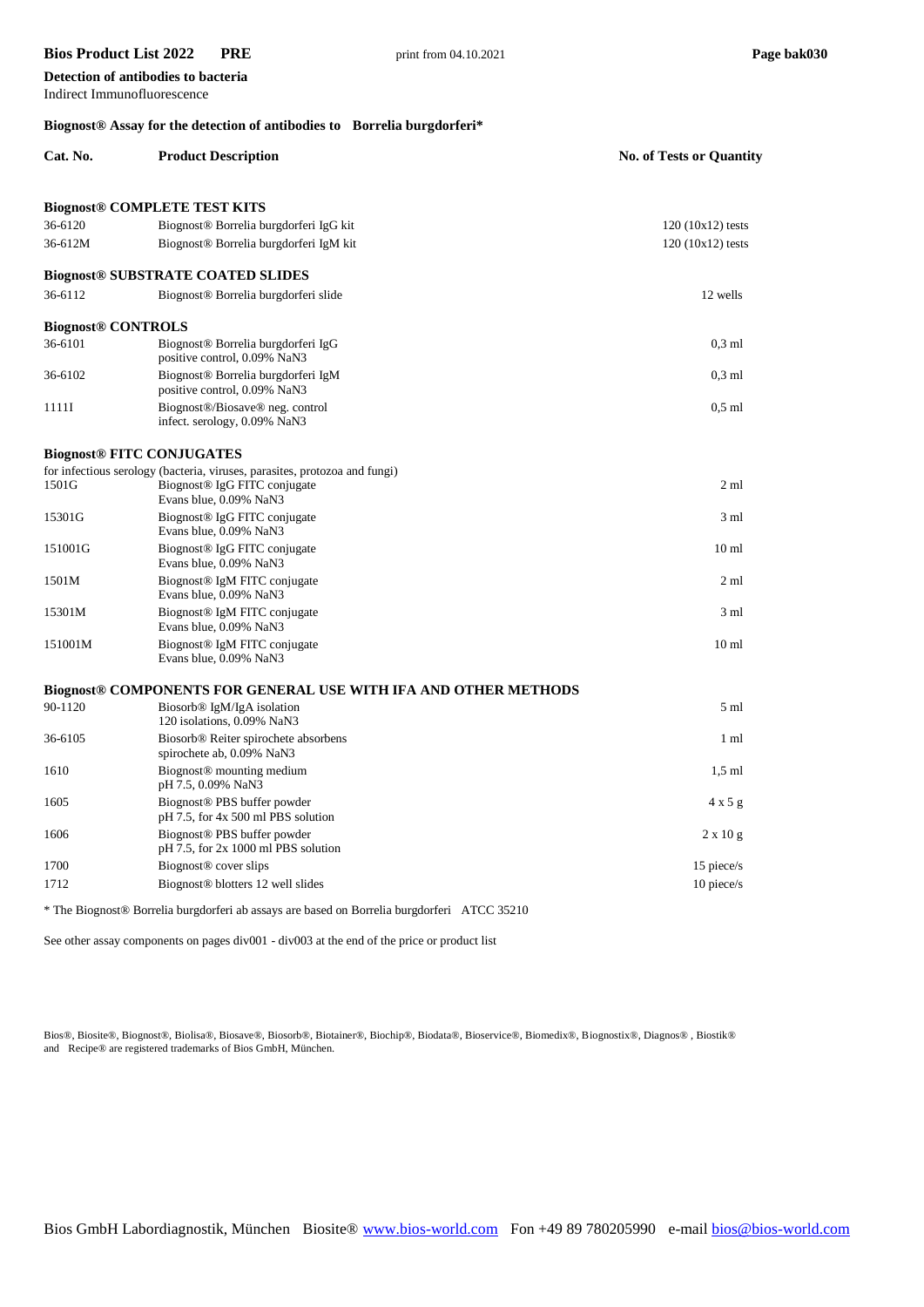# **Bios Product List 2022** PRE print from 04.10.2021 Page bak079 **Detection of antibodies to bacteria**

Indirect Immunofluorescence

#### **Biognost® Assay for the detection of antibodies to Helicobacter pylori**

| Cat. No.                             | <b>Product Description</b>                                                                                                                       | <b>No. of Tests or Quantity</b> |
|--------------------------------------|--------------------------------------------------------------------------------------------------------------------------------------------------|---------------------------------|
|                                      | <b>Biognost® COMPLETE TEST KITS</b>                                                                                                              |                                 |
| HP-32120                             | Biognost <sup>®</sup> Helicobacter pylori IgG kit                                                                                                | $120(10x12)$ tests              |
| HP-3212A                             | Biognost <sup>®</sup> Helicobacter pylori IgA kit                                                                                                | $120(10x12)$ tests              |
|                                      | <b>Biognost® SUBSTRATE COATED SLIDES</b>                                                                                                         |                                 |
| HP-3212                              | Biognost <sup>®</sup> Helicobacter pylori slide                                                                                                  | 12 wells                        |
| <b>Biognost<sup>®</sup></b> CONTROLS |                                                                                                                                                  |                                 |
| HP-3201                              | Biognost <sup>®</sup> Helicobacter pylori IgG<br>positive control, 0.09% NaN3                                                                    | $0.3$ ml                        |
| HP-3204                              | Biognost <sup>®</sup> Helicobacter pylori IgA*<br>positive control, 0.09% NaN3                                                                   | $0.3$ ml                        |
| 1111I                                | Biognost <sup>®</sup> /Biosave <sup>®</sup> neg. control<br>infect. serology, 0.09% NaN3                                                         | $0.5$ ml                        |
|                                      | <b>Biognost® FITC CONJUGATES</b>                                                                                                                 |                                 |
| 1501G                                | for infectious serology (bacteria, viruses, parasites, protozoa and fungi)<br>Biognost <sup>®</sup> IgG FITC conjugate<br>Evans blue, 0.09% NaN3 | $2 \text{ ml}$                  |
| 15301G                               | Biognost <sup>®</sup> IgG FITC conjugate<br>Evans blue, 0.09% NaN3                                                                               | $3 \text{ ml}$                  |
| 151001G                              | Biognost <sup>®</sup> IgG FITC conjugate<br>Evans blue, 0.09% NaN3                                                                               | 10 <sub>ml</sub>                |
| 1501A                                | Biognost <sup>®</sup> IgA FITC conjugate<br>Evans blue, 0.09% NaN3                                                                               | $2 \text{ ml}$                  |
| 15301A                               | Biognost <sup>®</sup> IgA FITC conjugate<br>Evans blue, 0.09% NaN3                                                                               | 3 ml                            |
| 151001A                              | Biognost <sup>®</sup> IgA FITC conjugate<br>Evans blue, 0.09% NaN3                                                                               | 10 <sub>ml</sub>                |
|                                      | <b>Biognost® MISCELLANEOUS TEST COMPONENTS</b>                                                                                                   |                                 |
| 90-1048                              | Biosorb <sup>®</sup> IgM/IgA isolation<br>48 isolations, 0.09% NaN3                                                                              | $2 \text{ ml}$                  |
| 90-1120                              | Biosorb <sup>®</sup> IgM/IgA isolation<br>120 isolations, 0.09% NaN3                                                                             | $5 \text{ ml}$                  |
| 1605                                 | Biognost <sup>®</sup> PBS buffer powder<br>pH 7.5, for 4x 500 ml PBS solution                                                                    | $4 \times 5$ g                  |
| 1606                                 | Biognost <sup>®</sup> PBS buffer powder<br>$pH$ 7.5, for 2x 1000 ml PBS solution                                                                 | $2 \times 10$ g                 |
| 1610                                 | Biognost <sup>®</sup> mounting medium<br>pH 7.5, 0.09% NaN3                                                                                      | $1,5$ ml                        |
| 1700                                 | Biognost <sup>®</sup> cover slips                                                                                                                | 15 piece/s                      |
| 1712                                 | Biognost <sup>®</sup> blotters 12 well slides                                                                                                    | 10 piece/s                      |

\*Available at limited supplies only

See other assay components on pages div001 - div003 at the end of the price or product list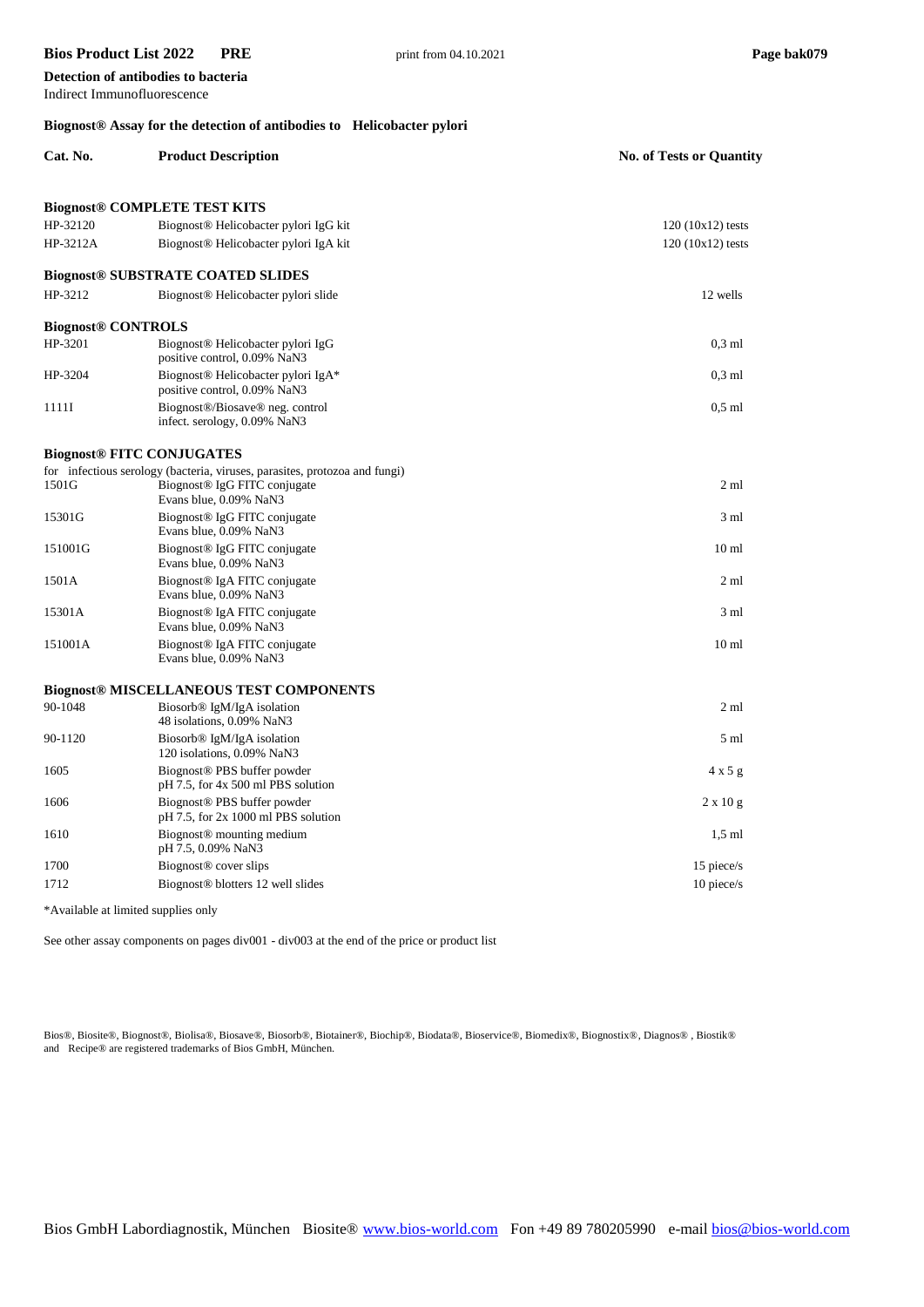# **Bios Product List 2022** PRE print from 04.10.2021 Page bak085 **Detection of antibodies to bacteria**

Indirect Immunofluorescence

#### **Biognost® Assay for the detection of antibodies to Hemophilus influenzae**

| Cat. No.                  | <b>Product Description</b>                                                                                                                       | <b>No. of Tests or Quantity</b> |
|---------------------------|--------------------------------------------------------------------------------------------------------------------------------------------------|---------------------------------|
|                           | <b>Biognost® COMPLETE TEST KIT</b>                                                                                                               |                                 |
| 30-1060                   | Biognost <sup>®</sup> Haemophilus influenzae type b IgG kit                                                                                      | $60(10x6)$ tests                |
|                           | <b>Biognost® SUBSTRATE COATED SLIDES</b>                                                                                                         |                                 |
| 30-1006                   | Biognost <sup>®</sup> Haemophilus influenzae type b slide                                                                                        | 6 wells                         |
| <b>Biognost® CONTROLS</b> |                                                                                                                                                  |                                 |
| 30-1001                   | Biognost <sup>®</sup> Haemophilus influenzae IgG<br>positive control, 0.09% NaN3                                                                 | $0,3$ ml                        |
| 1111I                     | Biognost®/Biosave® neg. control<br>infect. serology, 0.09% NaN3                                                                                  | $0.5$ ml                        |
|                           | <b>Biognost® FITC CONJUGATES</b>                                                                                                                 |                                 |
| 1501G                     | for infectious serology (bacteria, viruses, parasites, protozoa and fungi)<br>Biognost <sup>®</sup> IgG FITC conjugate<br>Evans blue, 0.09% NaN3 | $2 \text{ ml}$                  |
| 15301G                    | Biognost <sup>®</sup> IgG FITC conjugate<br>Evans blue, 0.09% NaN3                                                                               | 3 <sub>ml</sub>                 |
| 151001G                   | Biognost <sup>®</sup> IgG FITC conjugate<br>Evans blue, 0.09% NaN3                                                                               | 10 <sub>ml</sub>                |
|                           | <b>Biognost® MISCELLANEOUS TEST COMPONENTS</b>                                                                                                   |                                 |
| 1605                      | Biognost <sup>®</sup> PBS buffer powder<br>pH 7.5, for 4x 500 ml PBS solution                                                                    | 4x5g                            |
| 1606                      | Biognost <sup>®</sup> PBS buffer powder<br>$pH$ 7.5, for 2x 1000 ml PBS solution                                                                 | $2 \times 10 g$                 |
| 1610                      | Biognost <sup>®</sup> mounting medium<br>pH 7.5, 0.09% NaN3                                                                                      | $1.5$ ml                        |
| 161010                    | Biognost <sup>®</sup> mounting medium<br>pH 7.5, 0.09% NaN3                                                                                      | 10 <sub>ml</sub>                |
| 1700                      | Biognost <sup>®</sup> cover slips                                                                                                                | 15 piece/s                      |
| 17200                     | Biognost <sup>®</sup> cover slips                                                                                                                | 200 piece/s                     |
| 1706                      | Biognost <sup>®</sup> blotters 6 well slides                                                                                                     | 10 piece/s                      |

See other assay components on pages div001 - div003 at the end of the price or product list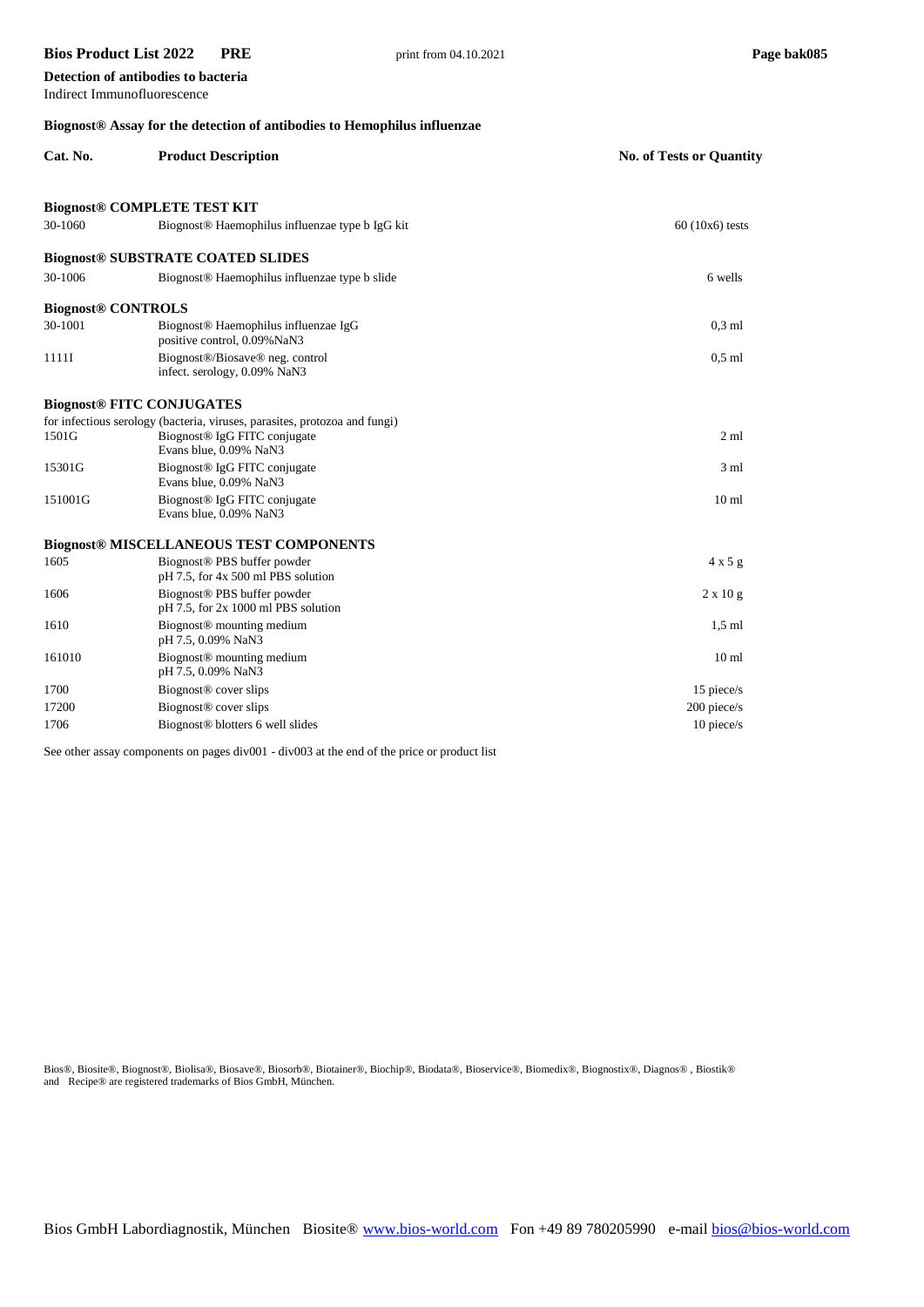# **Bios Product List 2022** PRE print from 04.10.2021 Page bak091 **Detection of antibodies to bacteria**

Indirect Immunofluorescence

#### **Biognost® Assay for the detection of antibodies to Legionella pneumophila SG 1-6**

| Cat. No.                  | <b>Product Description</b>                                                                 | <b>No. of Tests or Quantity</b> |
|---------------------------|--------------------------------------------------------------------------------------------|---------------------------------|
|                           |                                                                                            |                                 |
|                           | <b>Biognost® COMPLETE TEST KITS</b>                                                        |                                 |
| 71060                     | Biognost <sup>®</sup> Legionella pneumophila SG 1-6 ab kit                                 | $60(10x6)$ tests                |
| 71110                     | Biognost <sup>®</sup> Legionella pneumophila SG 1-6 ab kit                                 | $120(10x12)$ tests              |
|                           | <b>Biognost® SUBSTRATE COATED SLIDES</b>                                                   |                                 |
| 7103                      | Biognost® Legionella pneumophila SG 1-6 slide<br>all wells contain a mixture of all SG 1-6 | 6 wells                         |
| 7104                      | Biognost® Legionella pneumophila SG 1-6 slide<br>all wells contain a mixture of all SG 1-6 | 12 wells                        |
| <b>Biognost® CONTROLS</b> |                                                                                            |                                 |
| 71001                     | Biognost <sup>®</sup> L. pneumophila ab<br>positive control, 0.09% NaN3                    | $0.3$ ml                        |
| 1111I                     | Biognost®/Biosave® neg. control<br>infect. serology, 0.09% NaN3                            | $0.5$ ml                        |
|                           | <b>Biognost® FITC CONJUGATES</b>                                                           |                                 |
|                           | for detection of Legionella ab without Evans blue counterstain                             |                                 |
| 15324                     | Biognost <sup>®</sup> polyspec. FITC conjugate<br>Legionella ab, 0.09% NaN3                | 3 <sub>ml</sub>                 |
| 15300G                    | Biognost <sup>®</sup> IgG FITC conjugate<br>0.09% NaN3                                     | 3 <sub>ml</sub>                 |
|                           | <b>Biognost® MISCELLANEOUS TEST COMPONENTS</b>                                             |                                 |
| 1605                      | Biognost <sup>®</sup> PBS buffer powder<br>pH 7.5, for 4x 500 ml PBS solution              | $4 \times 5$ g                  |
| 1606                      | Biognost <sup>®</sup> PBS buffer powder<br>$pH$ 7.5, for 2x 1000 ml PBS solution           | $2 \times 10$ g                 |
| 1610                      | Biognost <sup>®</sup> mounting medium<br>pH 7.5, 0.09% NaN3                                | $1.5$ ml                        |
| 161010                    | Biognost <sup>®</sup> mounting medium<br>pH 7.5, 0.09% NaN3                                | 10 <sub>ml</sub>                |
| 1700                      | Biognost <sup>®</sup> cover slips                                                          | 15 piece/s                      |
| 17200                     | Biognost <sup>®</sup> cover slips                                                          | 200 piece/s                     |
| 1706                      | Biognost <sup>®</sup> blotters 6 well slides                                               | 10 piece/s                      |
| 1712                      | Biognost <sup>®</sup> blotters 12 well slides                                              | 10 piece/s                      |

See further assay components on pages div001 - div003 at the end of the price or product list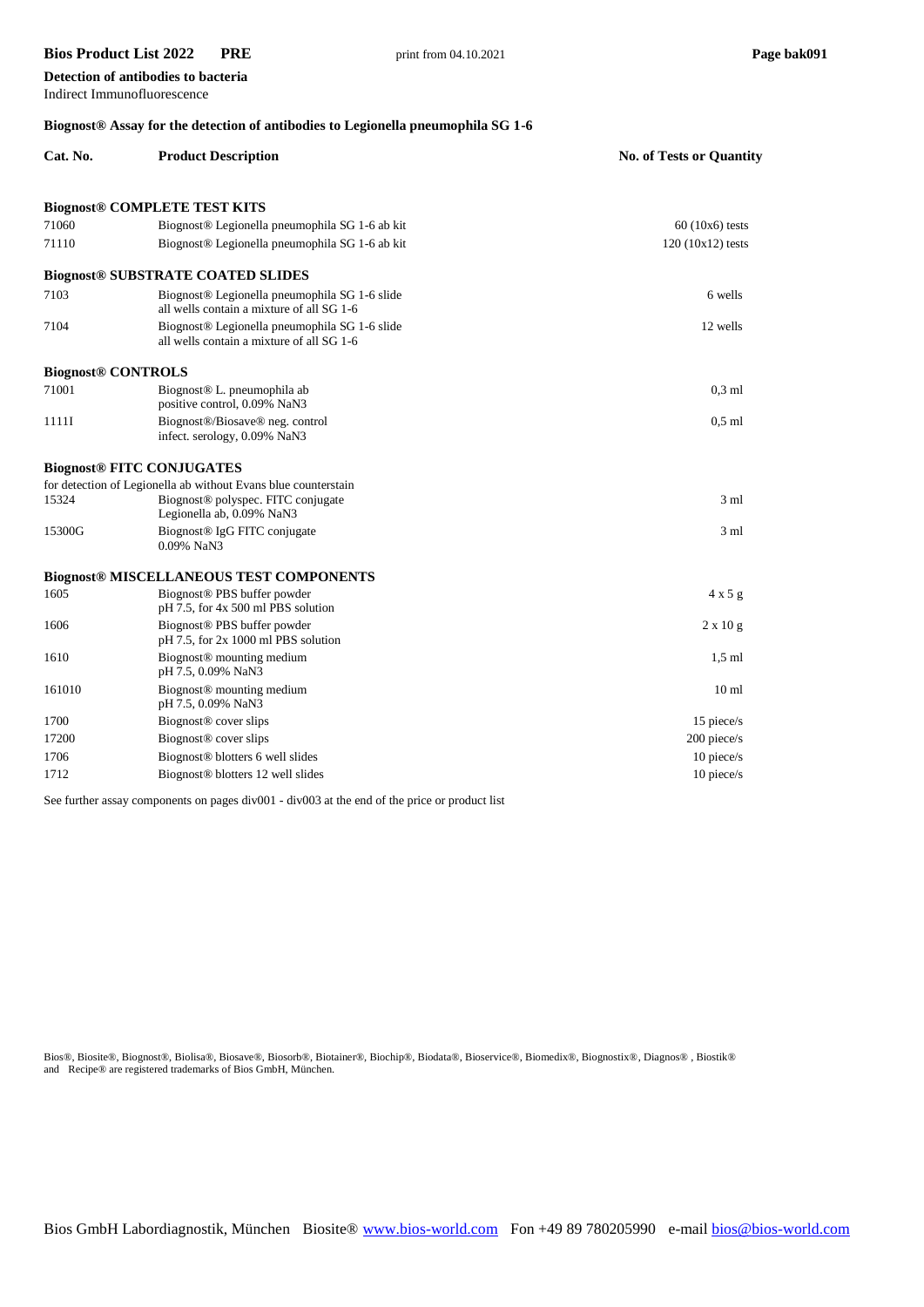#### **Bios Product List 2022** PRE print from 04.10.2021 Page bak094

**Detection of bacterial antigen** Direct Immunofluorescence

#### **Biognost® Assay for the detection of Legionella pneumophila SG 1-6 antigen**

| Cat. No. | <b>Product Description</b>                                                                      | <b>No. of Tests or Quantity</b> |
|----------|-------------------------------------------------------------------------------------------------|---------------------------------|
|          | <b>Biognost® POLYSPECIFIC LEGIONELLA FITC CONJUGATE</b>                                         |                                 |
| 152105   | Biognost <sup>®</sup> L. pneumophila SG 1-6<br>FITC conjugate, E. blue, 0.09% NaN3              | $0.5$ ml                        |
|          | <b>Biognost® NEGATIVE CONTROL FITC CONJUGATE</b>                                                |                                 |
| 152305   | Biognost <sup>®</sup> Legionella ab neg.<br>FITC conjugate, E. blue, 0.09% NaN3                 | $0.5$ ml                        |
|          | <b>Biognost® CONJUGATE CONTROL SLIDE</b>                                                        |                                 |
| 7020     | Biognost <sup>®</sup> L. pneumophila SG 1-6 control slide<br>each serogroup on 2 vertical wells | 12 wells                        |
|          | <b>Biognost® MISCELLANEOUS TEST COMPONENTS</b>                                                  |                                 |
| 1605     | Biognost <sup>®</sup> PBS buffer powder<br>pH 7.5, for 4x 500 ml PBS solution                   | $4 \times 5$ g                  |
| 1606     | Biognost <sup>®</sup> PBS buffer powder<br>$pH$ 7.5, for 2x 1000 ml PBS solution                | $2 \times 10 g$                 |
| 1610     | Biognost <sup>®</sup> mounting medium<br>pH 7.5, 0.09% NaN3                                     | $1.5$ ml                        |
| 1700     | Biognost <sup>®</sup> cover slips                                                               | 15 piece/s                      |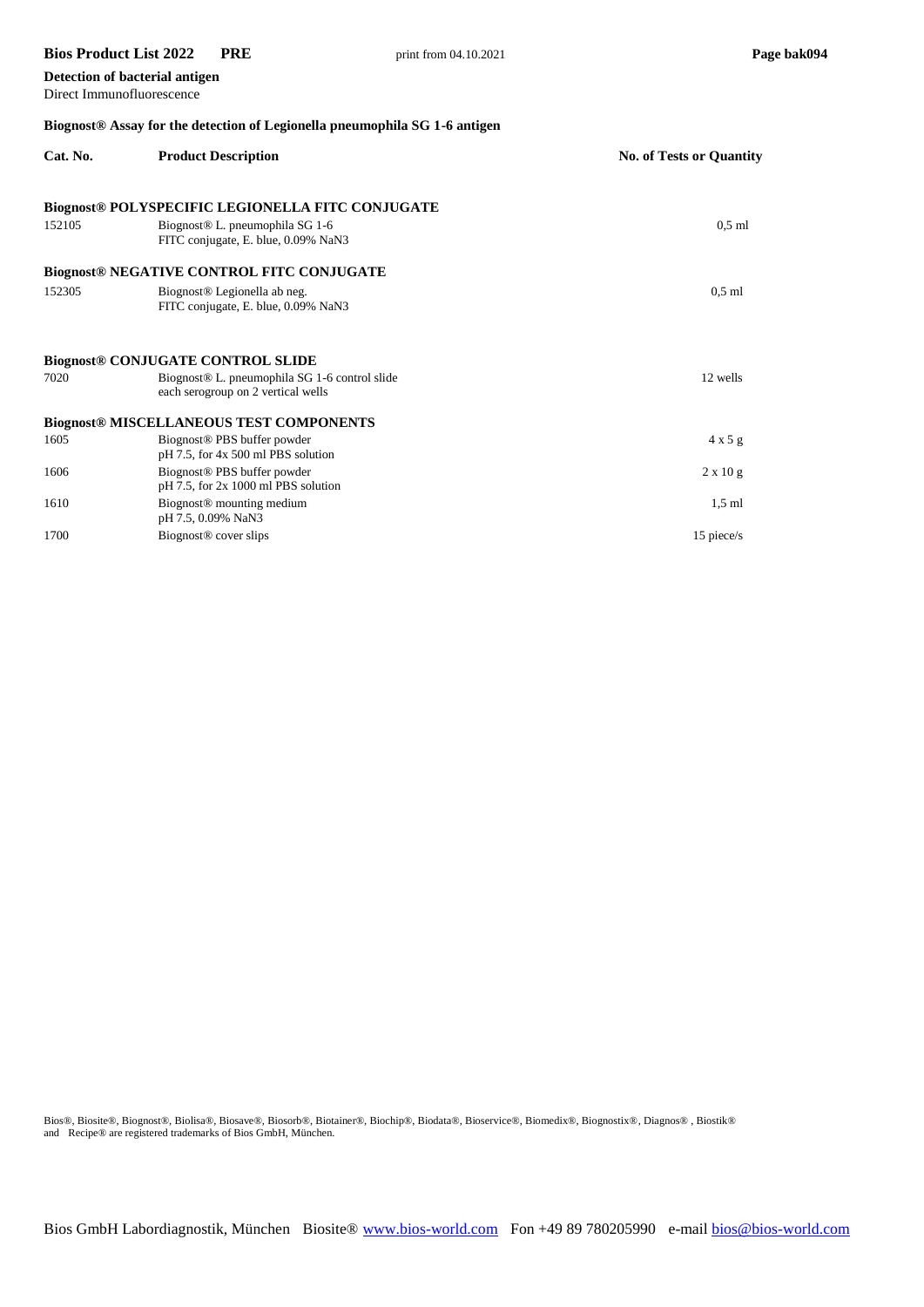# **Bios Product List 2022** PRE print from 04.10.2021 Page bak102 **Detection of antibodies to bacteria**

Indirect Immunofluorescence

# **Biognost® Assay for the detection of antibodies to Leptospira\***

| Cat. No. | <b>Product Description</b>                                                                                                                       | <b>No. of Tests or Quantity</b> |
|----------|--------------------------------------------------------------------------------------------------------------------------------------------------|---------------------------------|
|          | <b>Biognost® Biognost® COMPLETE TEST KITS</b>                                                                                                    |                                 |
| 31-1060  | Biognost® Leptospira IgG Kit<br>Leptospira interrogans serovar grippotyphosa                                                                     | $60(10x6)$ tests                |
| 31-106M  | Biognost <sup>®</sup> Leptospira IgM Kit<br>Leptospira interrogans serovar grippotyphosa                                                         | $60(10x6)$ tests                |
|          | <b>Biognost<sup>®</sup> Biognost<sup>®</sup> SUBSTRATE COATED SLIDES</b>                                                                         |                                 |
| 31-1006  | Biognost <sup>®</sup> Leptospira interrogans slide<br>serovar grippotyphosa                                                                      | 6 wells                         |
|          | <b>Biognost® Biognost® CONTROLS</b>                                                                                                              |                                 |
| 31-1001  | Biognost <sup>®</sup> Leptospira interrogans IgG<br>positive control, 0.09% NaN3                                                                 | $0.3$ ml                        |
| 31-1002  | Biognost <sup>®</sup> Leptospira interrogans IgM<br>positive control, 0,09% NaN3                                                                 | $0,2$ ml                        |
| 1111I    | Biognost <sup>®</sup> /Biosave <sup>®</sup> neg. control<br>infect. serology, 0.09% NaN3                                                         | $0.5$ ml                        |
|          | <b>Biognost® Biognost® FITC CONJUGATES</b>                                                                                                       |                                 |
| 1501G    | for infectious serology (bacteria, viruses, parasites, protozoa and fungi)<br>Biognost <sup>®</sup> IgG FITC conjugate<br>Evans blue, 0.09% NaN3 | 2 <sub>ml</sub>                 |
| 15301G   | Biognost <sup>®</sup> IgG FITC conjugate<br>Evans blue, 0.09% NaN3                                                                               | 3 ml                            |
| 151001G  | Biognost <sup>®</sup> IgG FITC conjugate<br>Evans blue, 0.09% NaN3                                                                               | 10 <sub>ml</sub>                |
| 1501M    | Biognost <sup>®</sup> IgM FITC conjugate<br>Evans blue, 0.09% NaN3                                                                               | 2 ml                            |
| 15301M   | Biognost <sup>®</sup> IgM FITC conjugate<br>Evans blue, 0.09% NaN3                                                                               | 3 ml                            |
| 151001M  | Biognost <sup>®</sup> IgM FITC conjugate<br>Evans blue, 0.09% NaN3                                                                               | 10 <sub>ml</sub>                |
|          | <b>Biognost® Biosorb® SORBENTS</b>                                                                                                               |                                 |
| 36-6105  | Biosorb® Reiter spirochete absorbens<br>spirochete ab, 0.09% NaN3                                                                                | 1 ml                            |
| 90-1048  | Biosorb <sup>®</sup> IgM/IgA isolation<br>48 isolations, 0.09% NaN3                                                                              | 2 ml                            |
| 90-1120  | Biosorb <sup>®</sup> IgM/IgA isolation<br>120 isolations, 0.09% NaN3                                                                             | 5 ml                            |
| 1605     | Biognost® PBS buffer powder<br>pH 7.5, for 4x 500 ml PBS solution                                                                                | 4 x 5 g                         |
| 1606     | Biognost <sup>®</sup> PBS buffer powder<br>pH 7.5, for 2x 1000 ml PBS solution                                                                   | $2 \times 10$ g                 |
| 1610     | Biognost <sup>®</sup> mounting medium<br>pH 7.5, 0.09% NaN3                                                                                      | $1,5$ ml                        |
| 1700     | Biognost <sup>®</sup> cover slips                                                                                                                | 15 piece/s                      |
| 1706     | Biognost® blotters 6 well slides                                                                                                                 | 10 piece/s                      |

\*The Biognost® Leptospira ab assay is based on Leptospira interrogans Serovar grippotyphosa ATCC 23469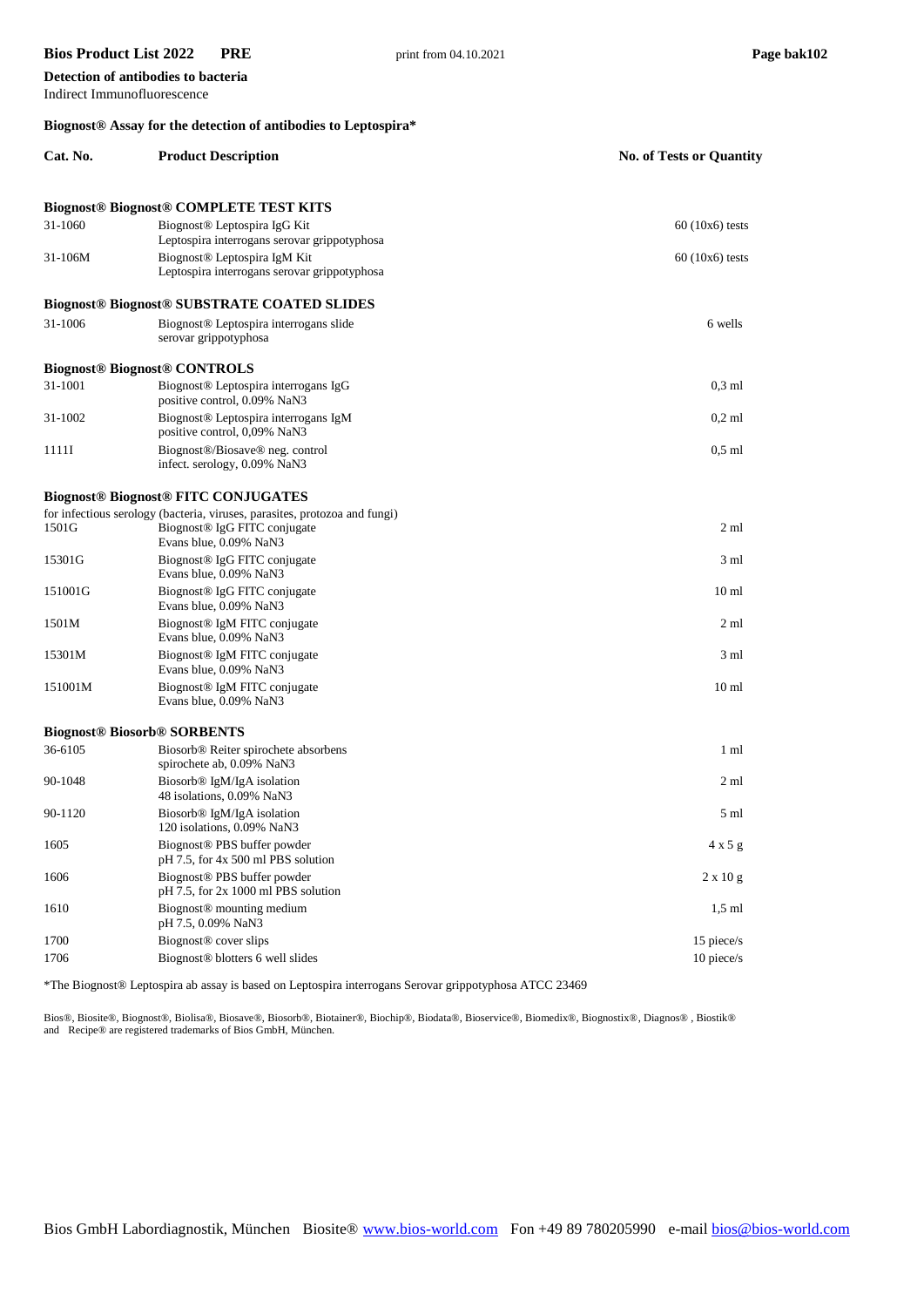# **Bios Product List 2022** PRE print from 04.10.2021 Page bak108 **Detection of antibodies to bacteria**

Indirect Immunofluorescence

| Biognost <sup>®</sup> Assay for the detection of antibodies to Listeria monocytogenes |                                                                                                                                      |                                 |
|---------------------------------------------------------------------------------------|--------------------------------------------------------------------------------------------------------------------------------------|---------------------------------|
| Cat. No.                                                                              | <b>Product Description</b>                                                                                                           | <b>No. of Tests or Quantity</b> |
|                                                                                       | <b>Biognost® COMPLETE TEST KITS</b>                                                                                                  |                                 |
| 33-1060                                                                               | Biognost <sup>®</sup> Listeria monocytogenes type 1 IgG kit                                                                          | $60(10x6)$ tests                |
| 33-106M                                                                               | Biognost® Listeria monocytogenes type 1 IgM kit*                                                                                     | $60(10x6)$ tests                |
| 33-2060                                                                               | Biognost® Listeria monocytogenes type 4b IgG kit                                                                                     | $60(10x6)$ tests                |
| 33-206M                                                                               | Biognost® Listeria monocytogenes type 4b IgM kit*                                                                                    | $60(10x6)$ tests                |
|                                                                                       | <b>Biognost® SUBSTRATE COATED SLIDES</b>                                                                                             |                                 |
| 33-1006                                                                               | Biognost® Listeria monocytogenes type 1 slide                                                                                        | 6 wells                         |
| 33-2006                                                                               | Biognost® Listeria monocytogenes type 4b slide                                                                                       | 6 wells                         |
| <b>Biognost® CONTROLS</b>                                                             |                                                                                                                                      |                                 |
| 33-1001                                                                               | Biognost® L. monocytogenes 1 IgG*<br>positive control, 0.09% NaN3                                                                    | $0,3$ ml                        |
| 33-1002                                                                               | Biognost <sup>®</sup> L. monocyt. 1 IgM*<br>positive control, 0.09% NaN3                                                             | $0,2$ ml                        |
| 33-2001                                                                               | Biognost <sup>®</sup> L. monocytogenes 4b IgG<br>positive control, with 0.09% NaN3                                                   | $0,3$ ml                        |
| 33-2002                                                                               | Biognost <sup>®</sup> L. monocyt. 4b IgM <sup>*</sup><br>positive control, 0.09% NaN3                                                | $0,2$ ml                        |
| 1111I                                                                                 | Biognost®/Biosave® neg. control<br>infect. serology, 0.09% NaN3                                                                      | $0.5$ ml                        |
|                                                                                       | <b>Biognost® FITC CONJUGATES</b>                                                                                                     |                                 |
| 1501G                                                                                 | for infectious serology (bacteria, viruses, parasites, protozoa and fungi)<br>Biognost® IgG FITC conjugate<br>Evans blue, 0.09% NaN3 | $2 \text{ ml}$                  |
| 15301G                                                                                | Biognost <sup>®</sup> IgG FITC conjugate<br>Evans blue, 0.09% NaN3                                                                   | 3 ml                            |
| 151001G                                                                               | Biognost <sup>®</sup> IgG FITC conjugate<br>Evans blue, 0.09% NaN3                                                                   | 10 <sub>ml</sub>                |
| 1501M                                                                                 | Biognost <sup>®</sup> IgM FITC conjugate<br>Evans blue, 0.09% NaN3                                                                   | $2 \text{ ml}$                  |
| 15301M                                                                                | Biognost <sup>®</sup> IgM FITC conjugate<br>Evans blue, 0.09% NaN3                                                                   | 3 ml                            |
|                                                                                       | <b>Biognost® MISCELLANEOUS TEST COMPONENTS</b>                                                                                       |                                 |
| 90-1048                                                                               | Biosorb <sup>®</sup> IgM/IgA isolation<br>48 isolations, 0.09% NaN3                                                                  | 2 <sub>ml</sub>                 |
| 90-1120                                                                               | Biosorb <sup>®</sup> IgM/IgA isolation<br>120 isolations, 0.09% NaN3                                                                 | 5 ml                            |
| 1605                                                                                  | Biognost <sup>®</sup> PBS buffer powder<br>pH 7.5, for 4x 500 ml PBS solution                                                        | 4x5g                            |
| 1606                                                                                  | Biognost® PBS buffer powder<br>$pH$ 7.5, for 2x 1000 ml PBS solution                                                                 | 2 x 10 g                        |
| 1610                                                                                  | Biognost <sup>®</sup> mounting medium<br>pH 7.5, 0.09% NaN3                                                                          | $1,5$ ml                        |
| 1700                                                                                  | Biognost <sup>®</sup> cover slips                                                                                                    | 15 piece/s                      |
| 1706                                                                                  | Biognost <sup>®</sup> blotters 6 well slides                                                                                         | 10 piece/s                      |

\* Available in limited supplies only; please inquire.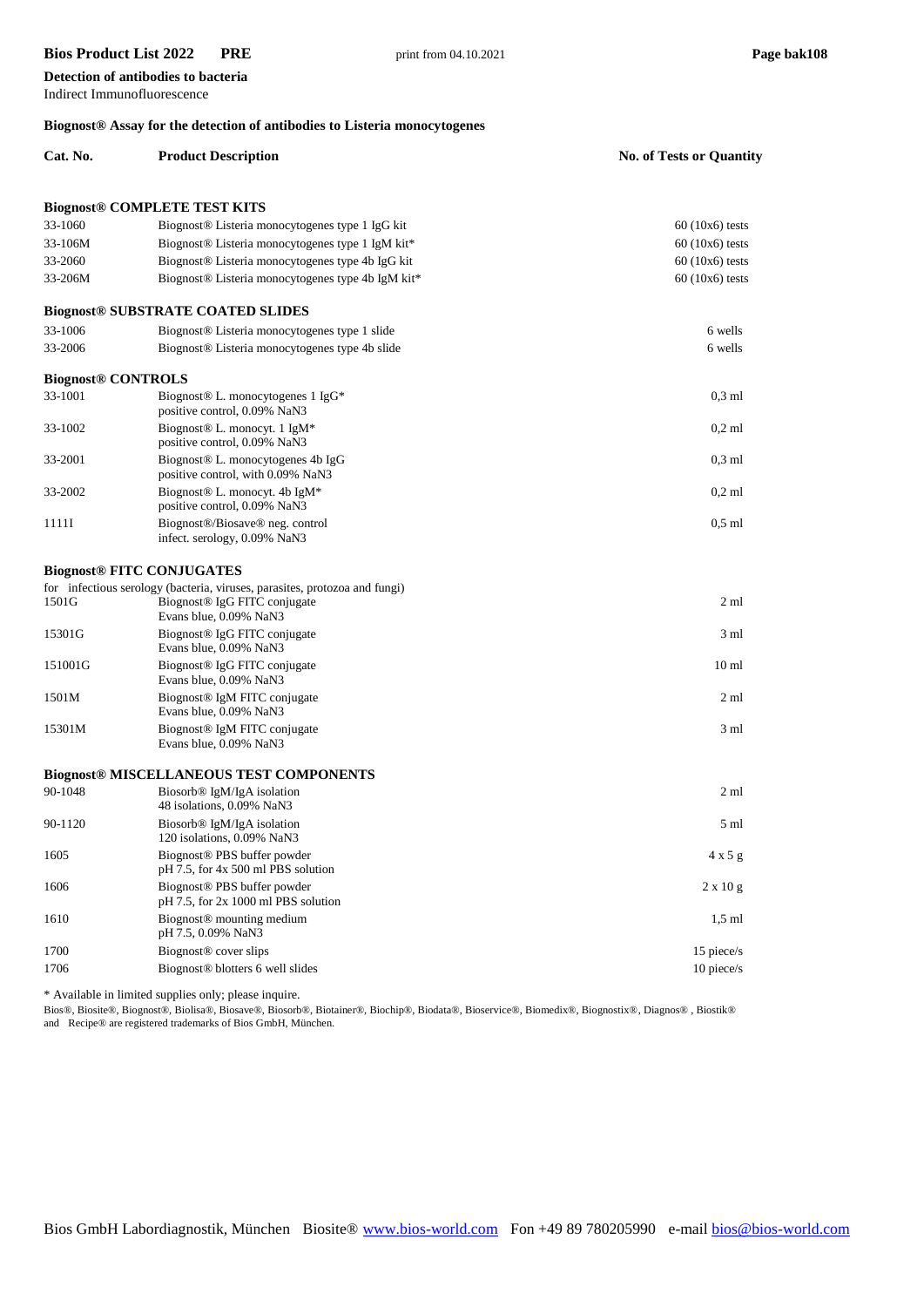# **Bios Product List 2022** PRE print from 04.10.2021 Page bak113 **Detection of antibodies to bacteria**

Indirect Immunofluorescence

#### **Biognost® Assay for the detection of antibodies to Mycoplasma pneumoniae**

| Cat. No. | <b>Product Description</b>                          | <b>No. of Tests or Quantity</b> |
|----------|-----------------------------------------------------|---------------------------------|
|          | <b>Biognost® COMPLETE TEST KITS</b>                 |                                 |
| MP-1260  | Biognost <sup>®</sup> Mycoplasma pneumoniae IgG kit | $60(10x6)$ tests                |

| MP-1120                   | Biognost® Mycoplasma pneumoniae IgG kit                                    | $120(10x12)$ tests |
|---------------------------|----------------------------------------------------------------------------|--------------------|
| MP-126M                   | Biognost® Mycoplasma pneumoniae IgM kit                                    | $60(10x6)$ tests   |
| $MP-112M$                 | Biognost® Mycoplasma pneumoniae IgM kit                                    | $120(10x12)$ tests |
|                           | <b>Biognost® SUBSTRATE COATED SLIDES</b>                                   |                    |
| MP-1206                   | Biognost® Mycoplasma pneumoniae slide<br>Mycoplasma grown on HEp-2 cells   | 6 wells            |
| MP-1212                   | Biognost® Mycoplasma pneumoniae slide<br>mycoplasma grown on HEp-2 cells   | 12 wells           |
| <b>Biognost® CONTROLS</b> |                                                                            |                    |
| MP-1201                   | Biognost <sup>®</sup> M. pneumoniae IgG<br>positive control, 0.09% NaN3    | $0,3$ ml           |
| MP-1202                   | Biognost <sup>®</sup> M. pneumoniae IgM<br>positive control, 0.09% NaN3    | $0,2$ ml           |
| MP-1204                   | Biognost <sup>®</sup> M. pneumoniae IgA<br>positive control, 0.09% NaN3    | $0,2$ ml           |
| 1111I                     | Biognost®/Biosave® neg. control<br>infect. serology, 0.09% NaN3            | $0.5$ ml           |
|                           | <b>Biognost® FITC CONJUGATES</b>                                           |                    |
|                           | for infectious serology (bacteria, viruses, parasites, protozoa and fungi) |                    |
| 1501G                     | Biognost <sup>®</sup> IgG FITC conjugate<br>Evans blue, 0.09% NaN3         | $2 \text{ ml}$     |
| 15301G                    | Biognost <sup>®</sup> IgG FITC conjugate<br>Evans blue, 0.09% NaN3         | 3 ml               |
| 1501M                     | Biognost <sup>®</sup> IgM FITC conjugate<br>Evans blue, 0.09% NaN3         | 2 <sub>ml</sub>    |
| 15301M                    | Biognost <sup>®</sup> IgM FITC conjugate<br>Evans blue, 0.09% NaN3         | 3 ml               |
| 1501A                     | Biognost <sup>®</sup> IgA FITC conjugate<br>Evans blue, 0.09% NaN3         | $2 \text{ ml}$     |
| 15301A                    | Biognost <sup>®</sup> IgA FITC conjugate<br>Evans blue, 0.09% NaN3         | $3 \text{ ml}$     |
|                           | <b>Biognost® MISCELLANEOUS TEST COMPONENTS</b>                             |                    |
| 90-1048                   | Biosorb <sup>®</sup> IgM/IgA isolation<br>48 isolations, 0.09% NaN3        | $2 \text{ ml}$     |
| 1605                      | Biognost® PBS buffer powder<br>pH 7.5, for 4x 500 ml PBS solution          | 4 x 5 g            |
| 1610                      | Biognost <sup>®</sup> mounting medium<br>pH 7.5, 0.09% NaN3                | $1,5$ ml           |
| 1700                      | Biognost <sup>®</sup> cover slips                                          | 15 piece/s         |

See other assay components on pages div001 - div004 at the end of the price or product list

Bios®, Biosite®, Biognost®, Biolisa®, Biosave®, Biosorb®, Biotainer®, Biochip®, Biodata®, Bioservice®, Biomedix®, Biognostix®, Diagnos® , Biostik® and Recipe® are registered trademarks of Bios GmbH, München.

1706 Biognost® blotters 6 well slides 10 piece/s 1712 Biognost® blotters 12 well slides 10 piece/s 10 piece/s